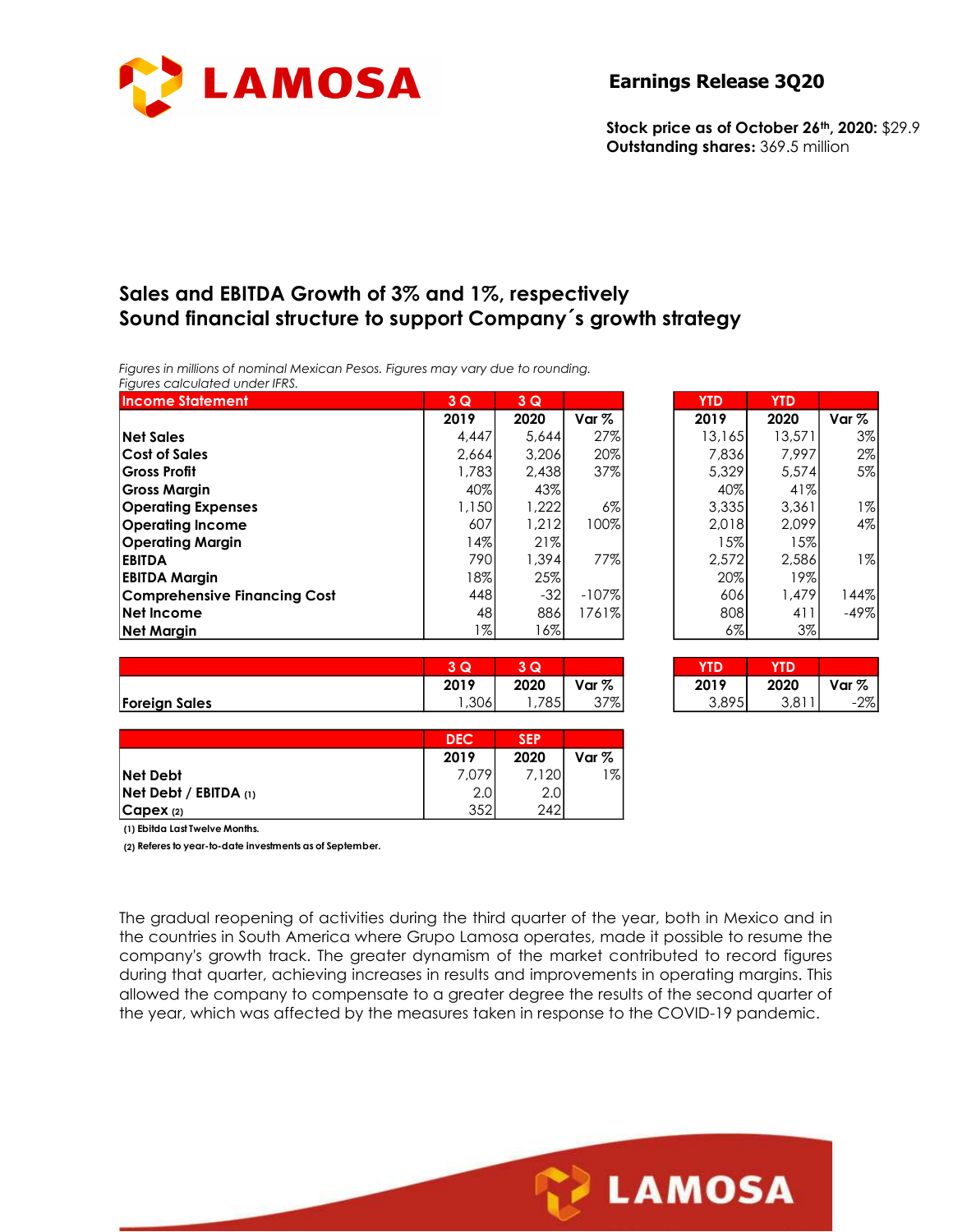

San Pedro Garza García, Nuevo León, México, October 26th, 2020. Grupo Lamosa, announces its results related to the third quarter of 2020.

#### Figures in millions of Mexican Pesos. Figures may vary due to rounding.

#### SALES

Year-to-date sales at the end of the third quarter totaled \$13,571 million pesos, showing a 3% growth over the \$13,165 million sales recorded during the nine months of 2019, driven by domestic sales, which showed a 5% growth.



# FOREIGN SALES

Sales abroad during the first nine months of the year were \$3,811 million pesos, showing a 2% reduction compared to sales \$3,895 million during the same period of the previous year. The recovery of operations in South America during the third quarter largely compensated for the effects of the shutdown in the second quarter of the year due to the health emergency.





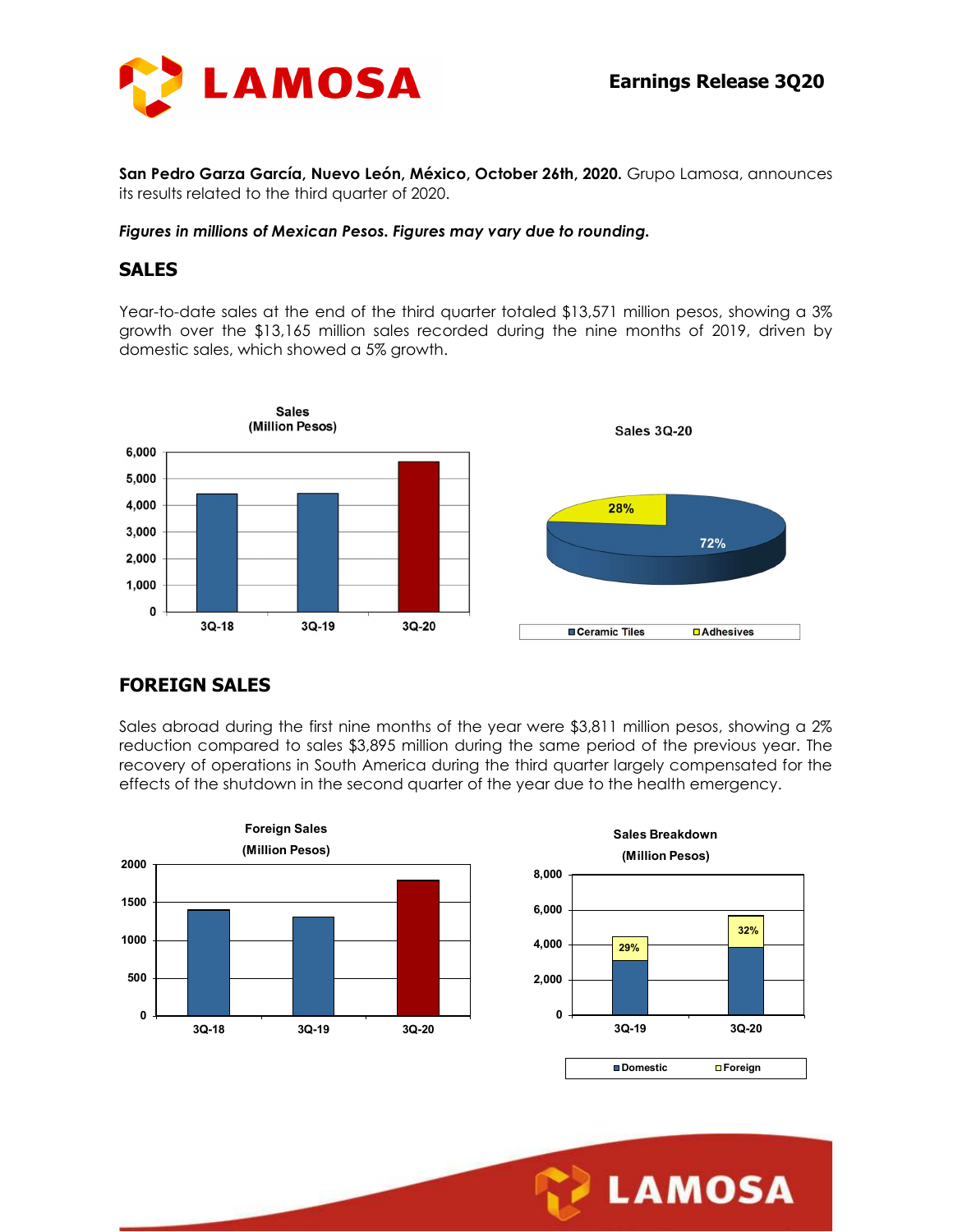

# PERFORMANCE PER BUSINESS SEGMENT

| At the end of the third quarter, Grupo Lamosa's businesses showed growth in their results. |                                  |                      |        |               |                  |     |               |               |        |
|--------------------------------------------------------------------------------------------|----------------------------------|----------------------|--------|---------------|------------------|-----|---------------|---------------|--------|
|                                                                                            |                                  |                      |        |               |                  |     |               |               |        |
|                                                                                            |                                  |                      |        |               |                  |     |               |               |        |
|                                                                                            |                                  |                      |        |               |                  |     |               |               |        |
|                                                                                            | PERFORMANCE PER BUSINESS SEGMENT |                      |        |               |                  |     |               |               |        |
|                                                                                            |                                  |                      |        |               |                  |     |               |               |        |
|                                                                                            |                                  | <b>CERAMIC TILES</b> |        |               | <b>ADHESIVES</b> |     |               | <b>TOTAL</b>  |        |
|                                                                                            |                                  |                      |        |               |                  |     |               |               |        |
|                                                                                            | <b>Sep-19</b>                    | <b>Sep-20</b>        | Var    | <b>Sep-19</b> | <b>Sep-20</b>    | Var | <b>Sep-19</b> | <b>Sep-20</b> | Var    |
| <b>Sales</b>                                                                               | 9,962                            | 10,163               | 2%     | 3,202         | 3,407            | 6%  | 13,165        | 13,571        | 3%     |
| <b>EBIT</b>                                                                                | 1,356                            | 1,461                | 8%     | 709           | 812              | 15% | 2,018         | 2,099         | 4%     |
| Dep. y Amort.                                                                              | 464                              | 396                  | $-15%$ | 36            | 43               | 18% | 554           | 488           | $-12%$ |
| <b>EBITDA</b>                                                                              | 1,820<br>18%                     | 1,857                | 2%     | 745           | 855              | 15% | 2,572         | 2,586         | 1%     |
|                                                                                            |                                  | 18%                  |        | 23%           | 25%              |     | 20%           | 19%           |        |
|                                                                                            |                                  |                      |        |               |                  |     |               |               |        |
| $\%$                                                                                       |                                  |                      |        |               |                  |     |               |               |        |
|                                                                                            |                                  | <b>CERAMIC TILES</b> |        |               | <b>ADHESIVES</b> |     |               | <b>TOTAL</b>  |        |
|                                                                                            | $3Q-19$                          | 3Q-20                | Var    | $3Q-19$       | 3Q-20            | Var | $3Q-19$       | 3Q-20         | Var    |
|                                                                                            | 3,327                            | 4,353                | 31%    | 1,119         | 1,291            | 15% | 4,447         | 5,644         | 27%    |
|                                                                                            | 381                              | 916                  | 141%   | 246           | 343              | 39% | 607           | 1,212         | 100%   |
|                                                                                            | 147                              | 151                  | 2%     | 11            | 15               | 42% | 183           | 182           | 0%     |
| <b>Sales</b><br><b>EBIT</b><br>Dep. y Amort.<br><b>EBITDA</b>                              | 528                              | 1,067                | 102%   | 257           | 358              | 39% | 790           | 1,394<br>25%  | 77%    |

|               |         | <b>CERAMIC TILES</b> |      |         | <b>ADHESIVES</b> |            |         | <b>TOTAL</b> |            |
|---------------|---------|----------------------|------|---------|------------------|------------|---------|--------------|------------|
|               | $3Q-19$ | $3Q-20$              | Var  | $3Q-19$ | $3Q-20$          | <u>Var</u> | $3Q-19$ | $3Q-20$      | <u>Var</u> |
| <b>Sales</b>  | 3,327   | 4,353                | 31%  | 1,119   | 1,291            | 15%।       | 4,447   | 5,644        | 27%        |
| <b>EBIT</b>   | 381     | 916                  | 141% | 246     | 343              | 39%        | 607     | 1,212        | 100%       |
| Dep. y Amort. | 147     | 151                  | 2%   |         | 15               | 42%        | 183     | 182          | 0%         |
| <b>EBITDA</b> | 528     | .067                 | 102% | 257     | 358              | 39%        | 790     | ,394         | 77%        |
| $\frac{9}{6}$ | 16%     | 25%                  |      | 23%     | 28%              |            | 18%     | 25%          |            |

# CERAMIC TILE BUSINESS

The Wall and Floor Tiles business achieved accumulated sales of \$10,163 million pesos at the end of the third quarter, which represented 75% of the company's consolidated sales, and 2% growth compared to sales of \$9,962 million recorded during the first nine months of 2019.

# ADHESIVES BUSINESS

Sales of the Adhesives business during the first nine months of the year represented 25% of the company's total sales, amounting to \$3,407 million, 6% higher than the sales of \$3,202 million recorded during the same period in 2019.

# OPERATING INCOME

The higher level of income from the company's businesses, together with the measures implemented to minimize the impact of the pandemic, which were largely related to expense control, contributed favorably to the company's operating results. Accumulated operating income at the end of third quarter of the year ascended to \$2,099 million pesos, showing a sales margin of 15%, and 4% growth compared to the \$2,018 million operating income recorded for the first nine months of 2019.

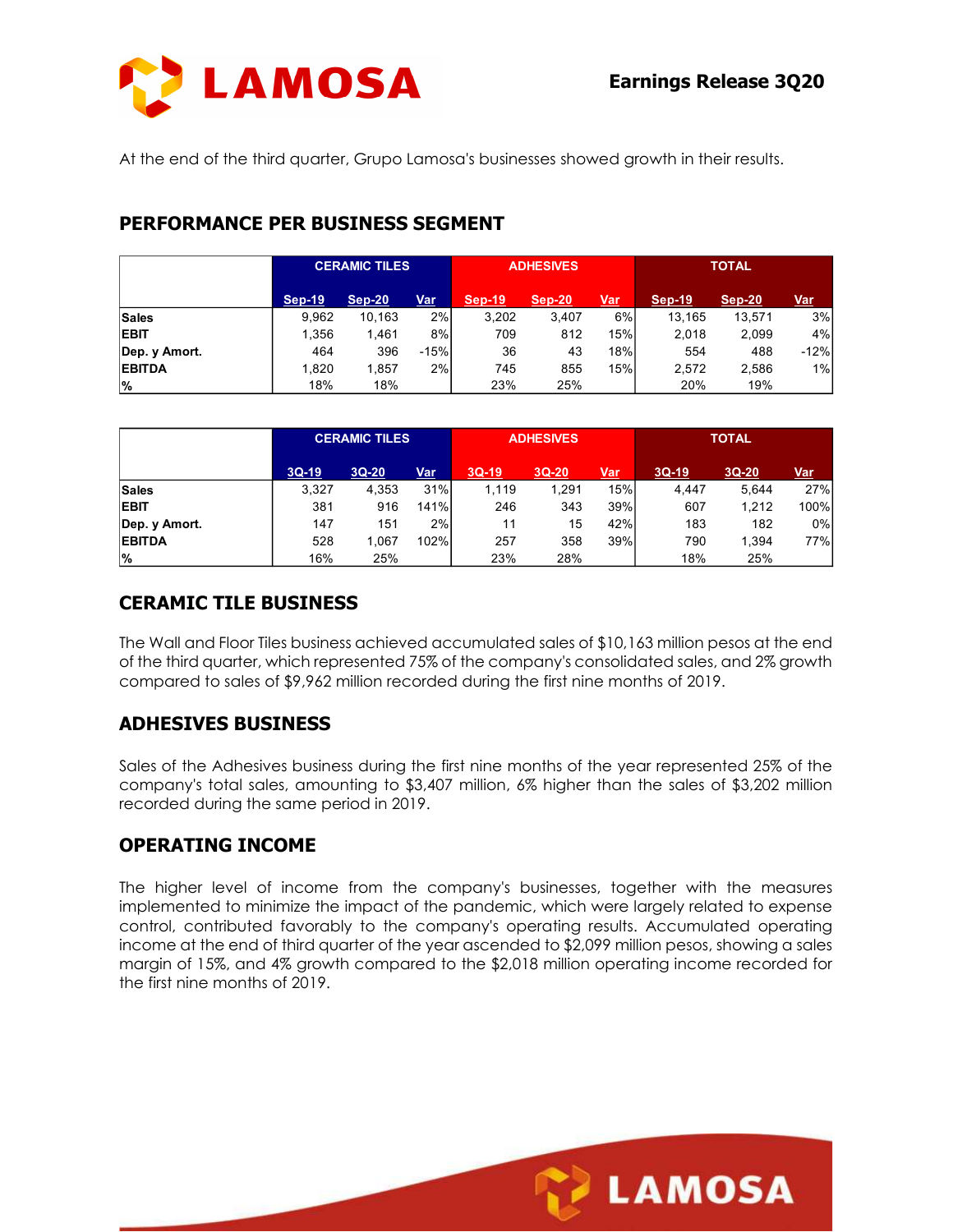



Accumulated Ebitda at the end of the third quarter of 2020 totaled \$2,586 million pesos, a figure that meant a sales margin of 19%, and a similar Ebitda amount of \$2,572 million recorded during the same period of the previous year.



### NET INCOME

The Company´s debt refinancing at the end of 2019, with better conditions in terms of maturity profile and financial cost, allowed net financial expenses during the first nine months of the year to amount to \$332 million pesos, showing a significant reduction of 39%, compared to the \$549 million recorded during the same period in 2019. Notwithstanding the above, the comprehensive financing result was affected by the 19% devaluation of the peso against the dollar, implying an exchange loss of \$1,162 million, compared to the exchange loss of \$121 million recorded at the end of the third quarter of the previous year. Thus, the comprehensive financing result during the first nine months of the year amounted to \$1,479 million pesos, an increase of 144% when compared to the \$606 million recorded at the end of the third quarter of 2019. **IE**<br>
If  $\frac{1}{2}$ <br>  $\frac{1}{2}$ <br>  $\frac{1}{2}$  (sept refinancing at the end of 2019, with better conditions in terms of the<br>
state million pesos, showing a ignificant reduction of 39%, compared to the<br>
ded during the same perio

Despite the growth in operating results and the lower tax burden recorded at the end of the third quarter, the net result was impacted by the exchange loss mentioned above. Net income was \$411 million pesos, showing a sales margin of 3% and a 49% reduction when compared to the net income of \$808 million recorded at the end of the third quarter of 2019.



| <b>Net Comprehensive Financing Cost</b> |        |        |            |
|-----------------------------------------|--------|--------|------------|
|                                         | Sep-19 | Sep-20 | <b>VAR</b> |
| <b>NET FINANCIAL EXPENSE</b>            | 549    | 332    | $-39%$     |
| <b>EXCHANGE (GAIN) LOSS AND OTHERS</b>  | 57     | 1.147  | 1911%      |
|                                         | 606    | l.479  | 144%       |